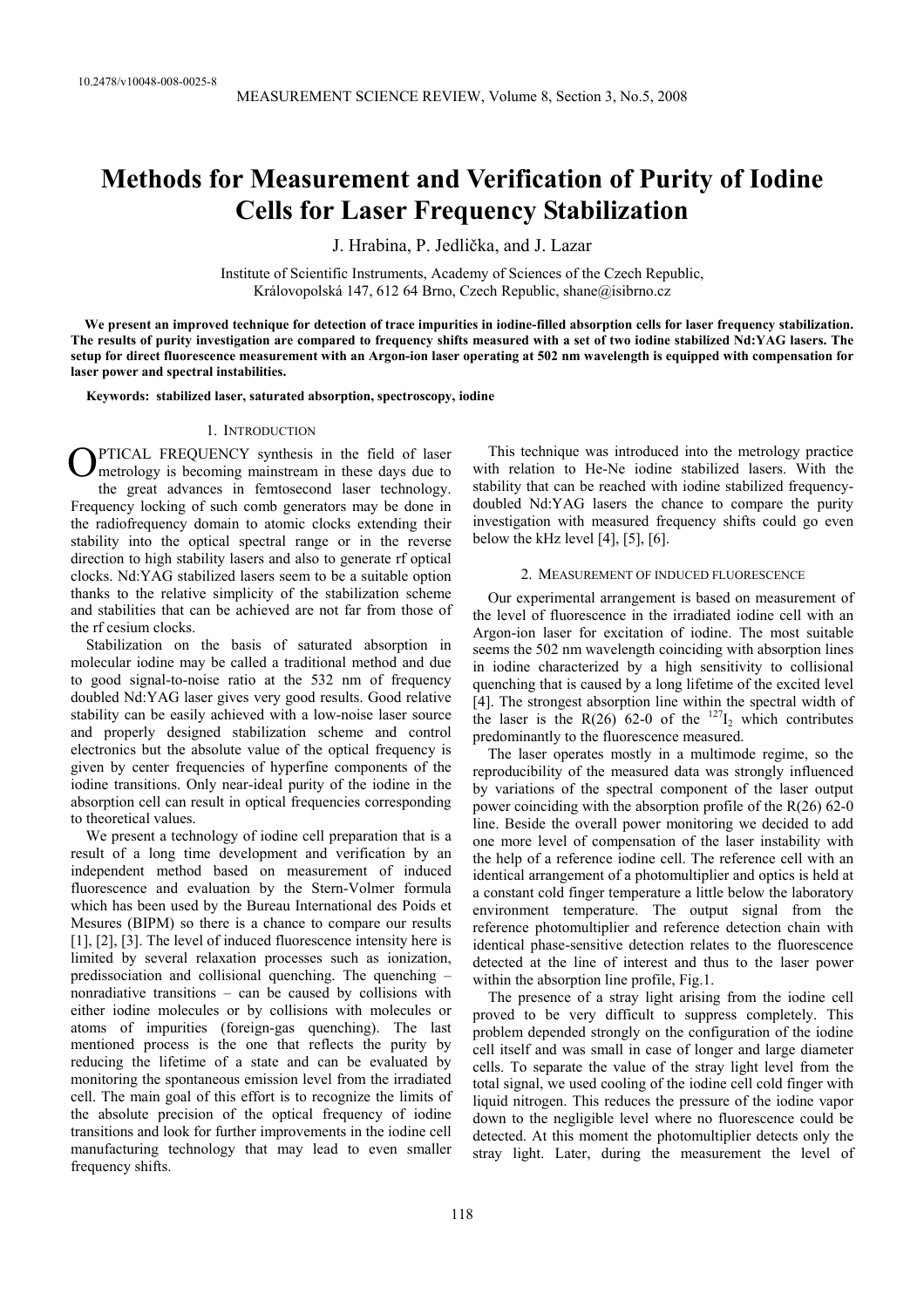background signal due to stray light varies as well but varies corresponding to the overall output power of the laser. The compensation of the effect of stray light is based on monitoring of the laser power by a photodetector. In our configuration we used the output from the photodetector also as a source of reference signal for phase-sensitive detection with lock-in amplifiers to avoid unwanted phase jitter caused by phase-lock loop control of the laser beam chopper.



Fig.1 Experimental arrangement of the iodine excitation and fluorescence measuring apparatus. CH – chopper; T – telescope; D – photodetector; A – aperture; PMT – photomultiplier; BD – beam

dump; C – Peltier cooler with a radiator.

Laser source envelope linewidth of the laser running at maximum power is up to 5 GHz while the Doppler-broadened absorption lines of iodine namely the R(26) 62-0 do not exceed 0.6 GHz. Fluctuations of the spectral power density are a source of additional noise in the detection chain. They can be partially eliminated by a longer averaging time and filtering but there is also a long-time drift present which may influence the whole set of measurements lasting dozens of minutes. We added another set of fluorescence measurement with a reference cell and identical optical and photodetector setup, which monitors the amount of optical power corresponding to the absorption profile of our interest. The cell cold finger is kept at constant temperature and thus with constant pressure of gaseous iodine during the measurement process the detected intensity of fluorescence can be used to compensate the varying distribution of power spectral density.

The reference cell, as well as the measured cell, suffers from the effects of stray-light. To separate all these effects preparation of the measurement starts with cooling of both cold fingers with liquid nitrogen until all fluorescence fades away and the ratio of detected stray-light is recorded for the reference cell detection chain and for the measured cell as well, with respect to the power monitored by the photodetector. During the whole measurement process the normalized level of stray-light is subtracted in both detection channels. The level of detected fluorescence in the measuring channel is than compensated with respect to the reference one (Fig.2).



monitoring of the laser power  $\approx$  background

Fig.2 Distribution of the laser output power for compensation of the frequency noise and stray light.

The value of the useful signal derived from the compensation through the reference cell becomes:

$$
I_{me.corr} = I_{me} \frac{I_{ref.0}}{I_{ref}}
$$
 (1)

where  $I_{me}$  is the intensity of fluorescence detected with a photomultiplier on the measured cell, *Iref* is the intensity of fluorescence detected on the reference cell at the same moment,  $I_{ref,0}$  is the intensity of fluorescence detected on the reference cell at the beginning of the set of measurements and *Ime.corr* is the corrected value of fluorescence on the measured cell.

The Stern-Volmer diagram shows a dependence of the reciprocal intensity of the detected fluorescence related to the intensity equivalent to 10 Pa iodine pressure on the inverted iodine pressure. It is based on the normalized Stern-Volmer formula that makes the measurement of the level of quenching possible and reproducible while the detection of the total value of fluorescence is technically impossible. The parameter from the normalized Stern-Volmer formula which can express the level of collisional quenching caused by impurities in the cell is the  $K_0$  coefficient representing the slope of the line of the diagram in log-log scale.

#### 3. IODINE CELL TECHNOLOGY

Cells made at our institute are made of fused silica glass. This material allows perfect vacuum processing at a high temperature and thus additional releasing of gasses from the walls of the cell is eliminated. Joints between the cell tube and optical windows are a critical problem. We used either welding or soldering at high temperature over 1000°C with a special solder. This technology was preferred for the cells with Brewster angle windows. Iodine cells designed to operate in an extracavity arrangement for stabilization of frequency doubled Nd:YAG lasers are made with plane windows equipped with antireflection coatings on both sides of each window. The coatings are a traditional multilayer structure of  $TiO<sub>2</sub>$  and  $SiO<sub>2</sub>$ , while the top covering layer is  $SiO<sub>2</sub>$ , the same material as the cell tube itself. This was intended to avoid any possible contamination of the cell.

Iodine cell filling process starts with distillation of the iodine from a commercial form into vacuum ampoules. The first distillation is done while the tubing is vacuum pumped. This first degree of distillation is a crucial one, when the iodine is freed from impurities adsorbed from its surface. The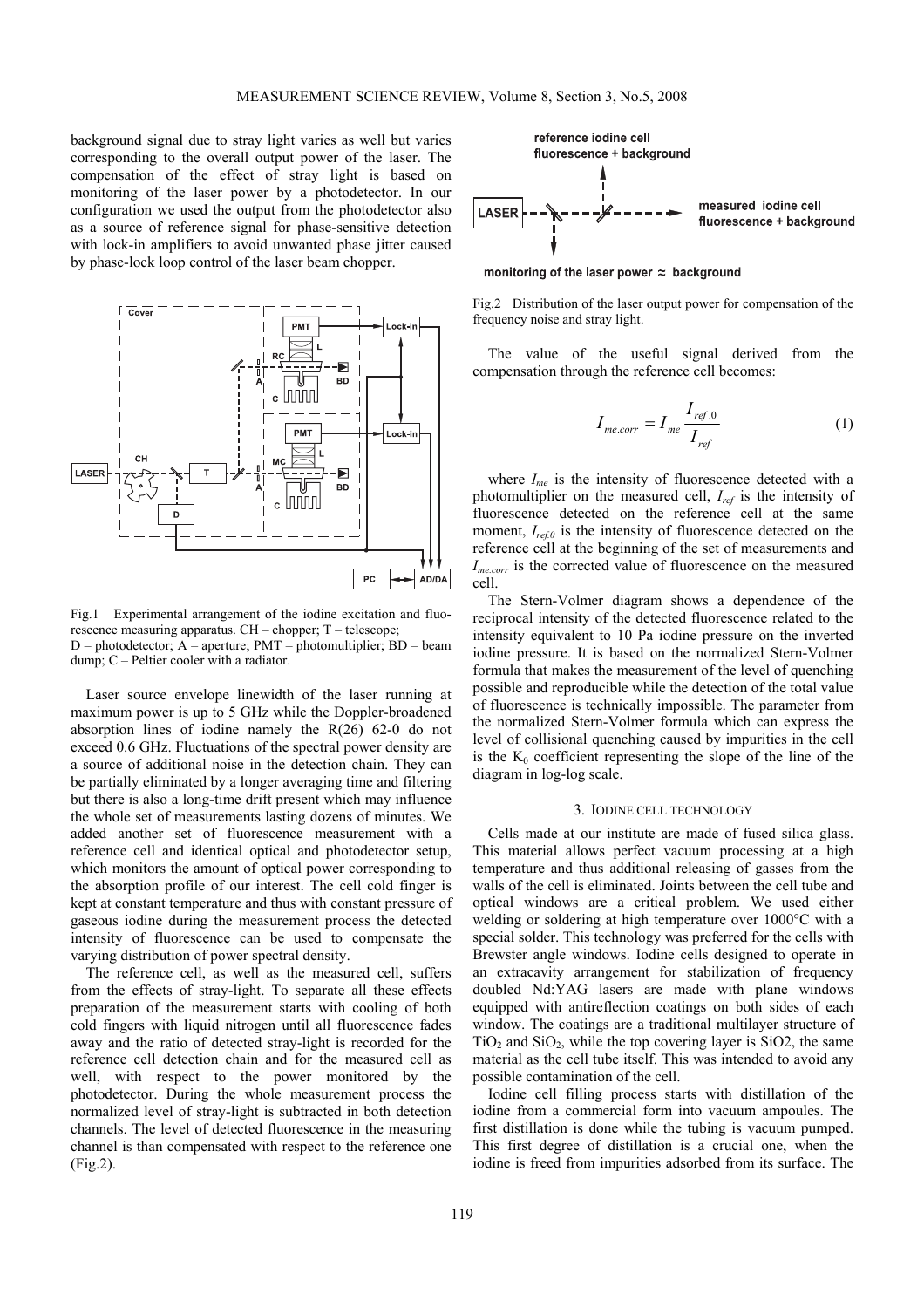next distillation steps of the multistage process are performed only in vacuum between sealed ampoules with iodine and the impurities are removed by several types of molecular sieves. Finally the iodine is distilled into the evacuated and degassed cell via a break-seal and the cell is sealed. The iodine cells for Nd:YAG lasers we tested on impurities are 500 mm long to achieve acceptable signal-to-noise ratio even in a single-pass configuration. The cold finger is placed in the center and cell windows are antireflection coated, wedged and slightly tilted to further suppress reflections and etalon effects.

## 4. MEASUREMENT OF FREQUENCY SHIFT

We assembled a beat-frequency arrangement with two frequency doubled 532 nm Nd:YAG lasers stabilized by the saturated absorption spectroscopy technique to detect frequency shifts caused by iodine cell impurities. The systems used were the iodine luminescent optical frequency standard ILP I2 /532-3L from Time Base, Düsseldorf, Germany with a prestabilization to a passive Fabry-Perot cavity through a frequency-modulation spectroscopy Pound-Drever technique and single Nd:YAG laser Prometheus from Innolight, Germany with the in-line configuration of the saturated absorption spectroscopy and third-harmonic detection chain and stabilization system of our design [7], [8]. The optical setup was designed to allow simple exchange of the iodine cells for frequency shift measurements.

Our first comparison was performed with a set of two cells tested to their purity by the evaluation of the Stern-Volmer coefficient through induced fluorescence measurement. Conditions of the stability recording and frequency shift measurement were kept at the levels mentioned in the recommendations issued by CIPM [9], [10].

To achieve good resolution of the beat signal to be measured by a counter (HP 53132A) we have chosen a pair of hyperfine components  $a_{10}$  and  $a_{11}$  of the R(56) 32-0 transition in molecular iodine  $127I_2$  that falls within a frequency range of 250 MHz of the counter input which allows adjustments of comparator level and hysteresis. Both components are also close to the center of the Doppler-broadened R(56) 32-0 transition so it can be expected that the influence of the Doppler background slope to the frequency shift might be smaller. According to [10] the frequency difference is 126.513 MHz with an uncertainty of 1.5 kHz. Our estimation of the frequency shift is related to this value. Further improvement of signal-to-noise ratio of the beat signal was performed by a synchronous modulation of both laser systems which reduced interference of the modulation signals. Precise equalization of both amplitude and phase was adjusted by monitoring of the beat signal with a radiofrequency spectrum analyzer and reducing the signal linewidth down to the level of a beat signal of free running unmodulated lasers. Synchronization of the modulation signals was derived directly from a single quartz oscillator and following set of dividers generating the modulation signals with adjustable attenuator and phase shifter (Fig. 3). Result of the stability recording confirms the stabilities that can be achieved with frequency doubled Nd:YAG stabilized laser standards of optical frequencies and approaches the  $10^{-14}$  level for integration time 100 s. The recording of Allan variances in Fig. 4 shows that frequency

noise of both systems is dominated by random noise fluctuations and the mean value of the detected frequency shift is not influenced by drifts. Together with careful elimination of DC offsets in the key components of the detection chain and servo loop we can consider the relative frequency shift of the pair of lasers predominantly to be the difference between absolute frequency shifts of hyperfine components of the iodine spectrum of the two cells.



Fig.3 Simplified scheme of the arrangement for synchronization of amplitudes and phase of modulation signals of a pair of frequency doubled Nd:YAG iodine stabilized lasers and beat signal detection. CU1, CU2 - Control unit; OSC - Xtal oscillator;

FG - Fmod generator; SU1, SU2 - Stabilization unit;

FD - Frequency divider; PAR - phase and amplitude regulator; LS1,

LS2 - Laser system; PD - polarization divider;

DET - photodetector; SA - spectral analyzer; CNT - counter; PC - computer.



Fig.4 Recording of the Allan variances of the beat signal measurement between the two iodine stabilized frequency doubled Nd:YAG lasers.

We arranged the comparison on the basis of matrix measurement with two components where the estimated uncertainty is derived from the Allan variance record over 100 seconds of each measurement. The mean value from the frequency difference recordings shows that there are shifts present, most likely due to the difference in the slope of Doppler background in case of the two systems. We set the temperature of the cold finger of the ISI cell to the same temperature as the recommended  $-10$  °C of the Time Base system. The modulation signal for the third-derivative detection system of both lasers was kept at identical amplitude